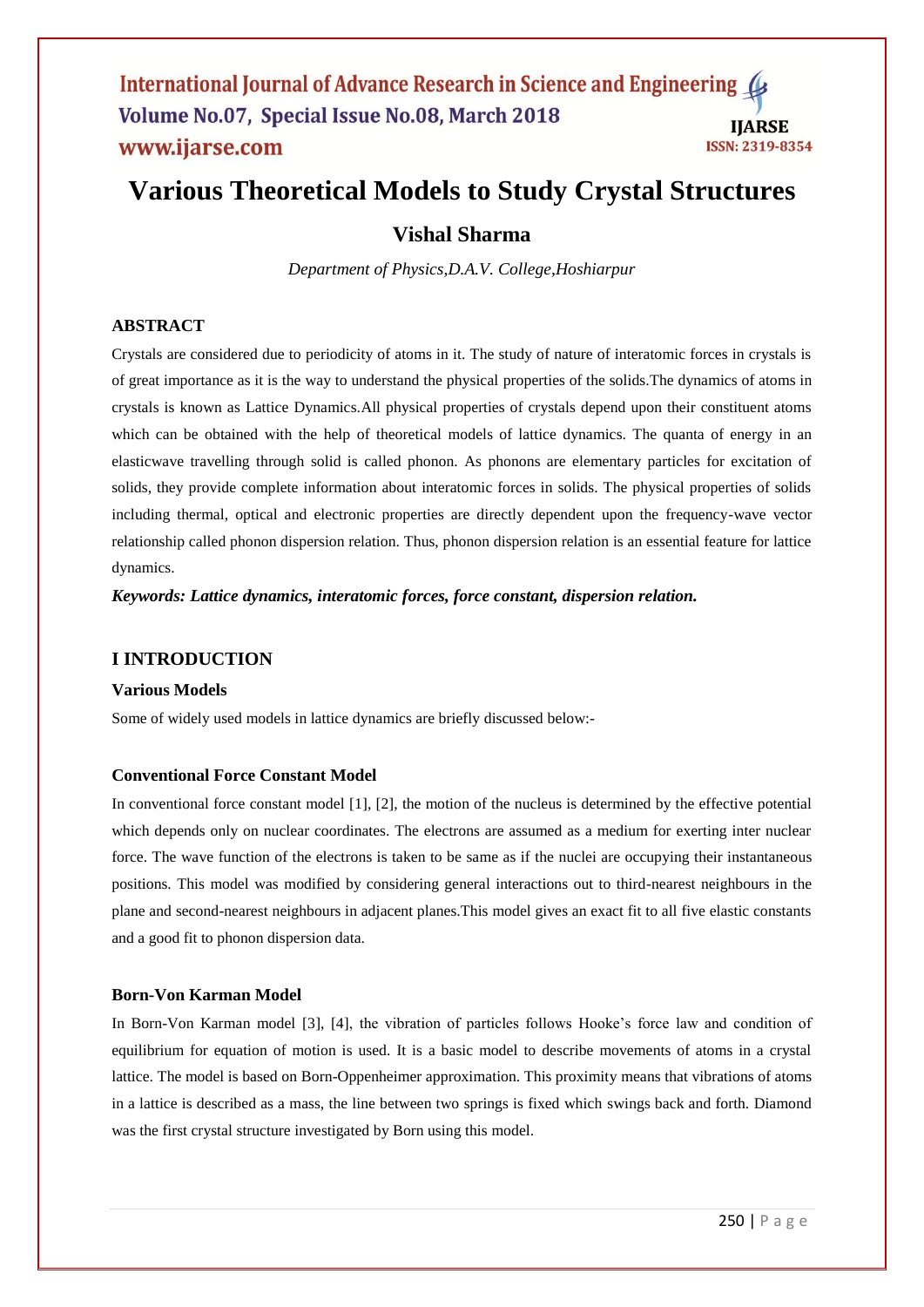#### International Journal of Advance Research in Science and Engineering Volume No.07, Special Issue No.08, March 2018 **IIARSE** www.ijarse.com ISSN: 2319-8354

#### **Shell Model**

In this model [5], every ion is divided into a rigid spherical shell of a portion of nucleus and rest of electron cloud. The two are coupled together by an isotropic spring and have a common centre in equilibrium configuration. This model permits a better description of dielectric polarization in ionic crystals, it does not go beyond the rigid-ion model with respect to elastic behaviour of these solids. It is an extension of the Born-Karman model in which each atom is no longer rigid but regarded as charged core consisting of nucleus and inner electrons and an oppositely charges shell representing other electrons. This model allows an atom to have the property of polaizability in electric field and of distortion polarizability under the influence of short range forces acting through both core and shell.

#### **Rigid Ion Model**

In rigid ion model [6], the forces in crystal arise from two contributions: one belongs to long range or coulombian interaction between effective charges on ions and other is short range central and non-central interactions. In ionic or semi-ionic solids like silicates, it appears that coulombian terms are most important component of cohesive energy. Ions are obviously not point charges as assumed when calculating coulombian energy, but instead are composed of a nucleus and an associated electron cloud of finite size. It is therefore, necessary to include a term in the potential which represents energetic effect of overlap of electron clouds which results in a short range repulsion strongly felt by nearest neighbour ions.

#### **Ab-Initio Calculation Model**

The basic idea of this model [7] is to determine force constants via total energy of crystal under investigation. Within adiabatic approximation, total energy is a function of only position of ions. There are two approaches for the calculations of total energy: firstly direct approach and secondly linear approach. In this model, there is replacement of analytic model by a full quantum mechanical electronic structure calculation of a super cell of N atoms. This can be done by making a series of small displacements of atoms and evaluating forces exerted on other atoms. Each such calculation provides 3N elements of force constant matrix and symmetry can be used to deduce these elements. This reduces the number of electronic structure calculations required.

#### **de Launay Angular Force (DAF) Model**

In DAF model [8], the relative displacement of reference atom and one of its neighbours is considered. In one dimensional lattice dynamics, the interatomic force acts only along the line joining two neighbours called central force. In more than one dimensional lattice, an additional force comes into play called angular or noncentral force which depends on the angle which the line joining moving atoms make with the equilibrium position of the line. The restoring force is the vector sum of both central and angular force. Different force constants are used for various types of neighbours. The net force on the reference atom is obtained by summing over the contribution from all the neighbours.